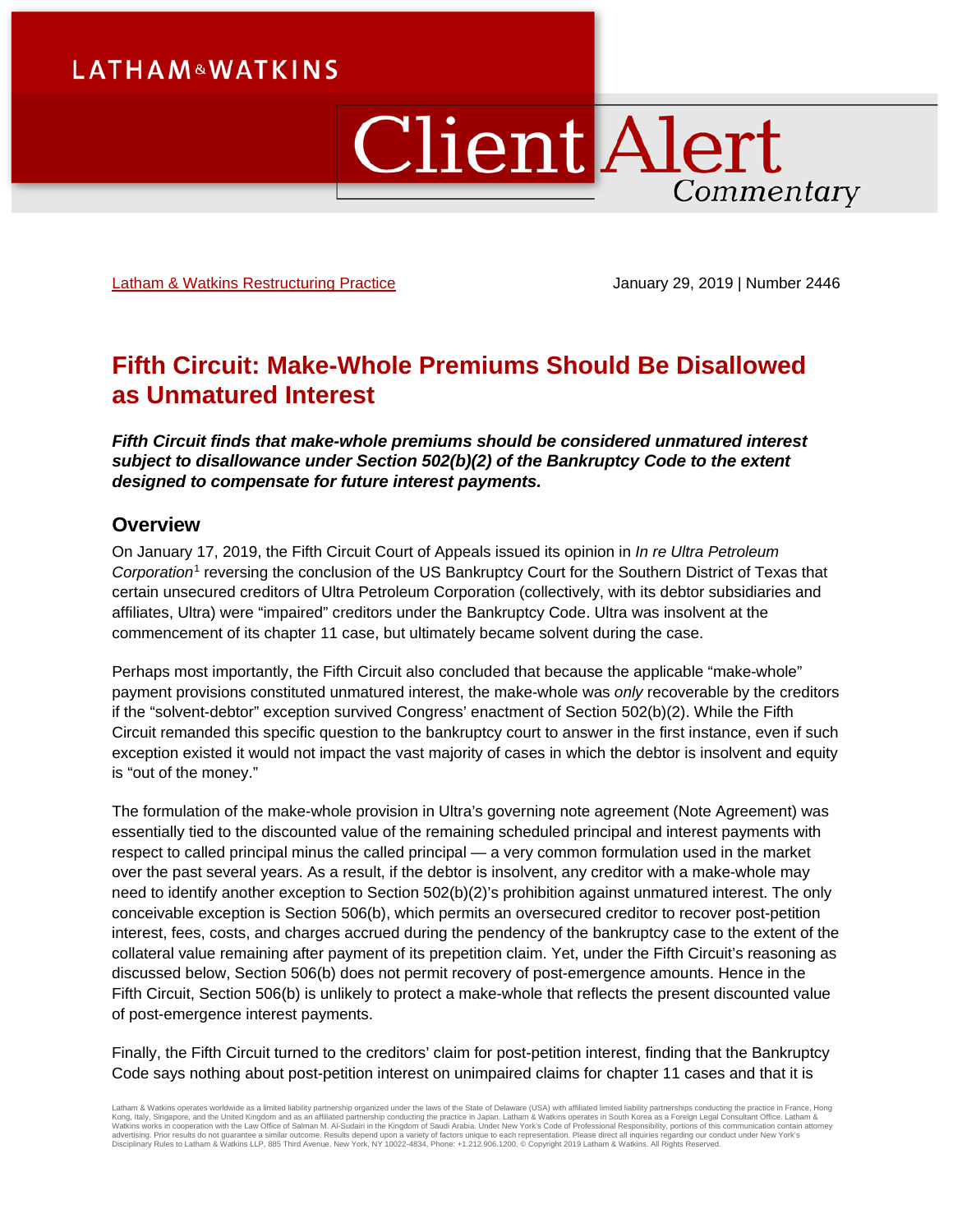"not clear what should fill that vacuum." The Fifth Circuit overturned the bankruptcy court's award of interest at the contractual rate and remanded this issue for the bankruptcy court's determination.

# **The Bankruptcy Court Decision**

This case arose out of an anomalous instance in which Ultra had become solvent during its bankruptcy case due in part to a rise in commodity prices after the petition date. Therefore, Ultra ultimately proposed a chapter 11 plan that would pay all unsecured claims in full, including post-petition interest. The plan treated the creditors as unimpaired and, as a result, the creditors were "conclusively presumed to have accepted the plan."[2](#page-5-1) However, certain unsecured creditors objected to the plan and their treatment as holders of unimpaired claims because the plan failed to provide for the payment of both the make-whole premium contemplated by the Note Agreement and post-petition interest at the contractual default rate. Ultra argued, among other points, that creditors were unimpaired because the make-whole premium represented unmatured interest, which Section 502(b)(2) of the Bankruptcy Code expressly disallows, and that the Bankruptcy Code limits post-petition interest to the federal judgment rate.

The bankruptcy court held in favor of the creditors. In doing so, the bankruptcy court rejected the Third Circuit precedent in *In re PPI Enterprises (US), Inc.* (PPI).[3](#page-5-2) In *In re PPI Enterprises*, the Third Circuit noted that impairment of claims should be considered only under the Bankruptcy Code, rather than the plan of reorganization. Therefore, according to the Third Circuit, a claim is unimpaired if the plan provided for payment of the claim in the full amount allowed by the Bankruptcy Code. In contrast, the bankruptcy court held that only the plan, not any claim disallowance provisions in the Bankruptcy Code, can impair creditors. The court further found that since Ultra's plan provides that the creditors are unimpaired and shall be paid whatever amount necessary to render them unimpaired, non-payment of amounts under the Note Agreement would render the affected claims impaired — even if the Bankruptcy Code otherwise disallows such payment. Accordingly, the bankruptcy court awarded more than US\$300 million of the make-whole amount and post-petition interest at the contractual default rate. Ultra appealed directly to the Fifth Circuit.

# **The Fifth Circuit Decision**

# **The Creditors' Claims May Not Have Been Impaired**

The Fifth Circuit reversed and remanded the bankruptcy court's decision that the creditors' claims were impaired. The key issue the Fifth Circuit examined was whether "the Rich man's creditors are 'impaired' by a plan that paid them everything allowed by the Bankruptcy Code."<sup>[4](#page-5-3)</sup> The Fifth Circuit stated that it would "follow the monolithic mountain of authority holding the [Bankruptcy] Code — not the plan of reorganization — defines and limits the claim in these circumstances."[5](#page-5-4) Citing the only Court of Appeals case addressing the issue, $6$  numerous reported bankruptcy court opinions, and the leading treatise, the Fifth Circuit held that the plan does not have to pay the creditor amounts that are disallowed under the Bankruptcy Code in order for a creditor to be deemed unimpaired.<sup>[7](#page-5-6)</sup>

# **The Make-Whole Constituted Disallowed Unmatured Interest Under Section 502(b)(2)**

Had the Fifth Circuit stopped at this juncture, the ruling may not have been particularly notable. But the Fifth Circuit did not.

Instead, the Fifth Circuit specifically found that the interest for which the make-whole amount would compensate was unmatured as of the chapter 11 petition filing date, and therefore the claim for the makewhole itself was disallowed under Section 502(b)(2) of the Bankruptcy Code, absent an applicable exception. The Fifth Circuit further concluded that this exception could *only* be the solvent-debtor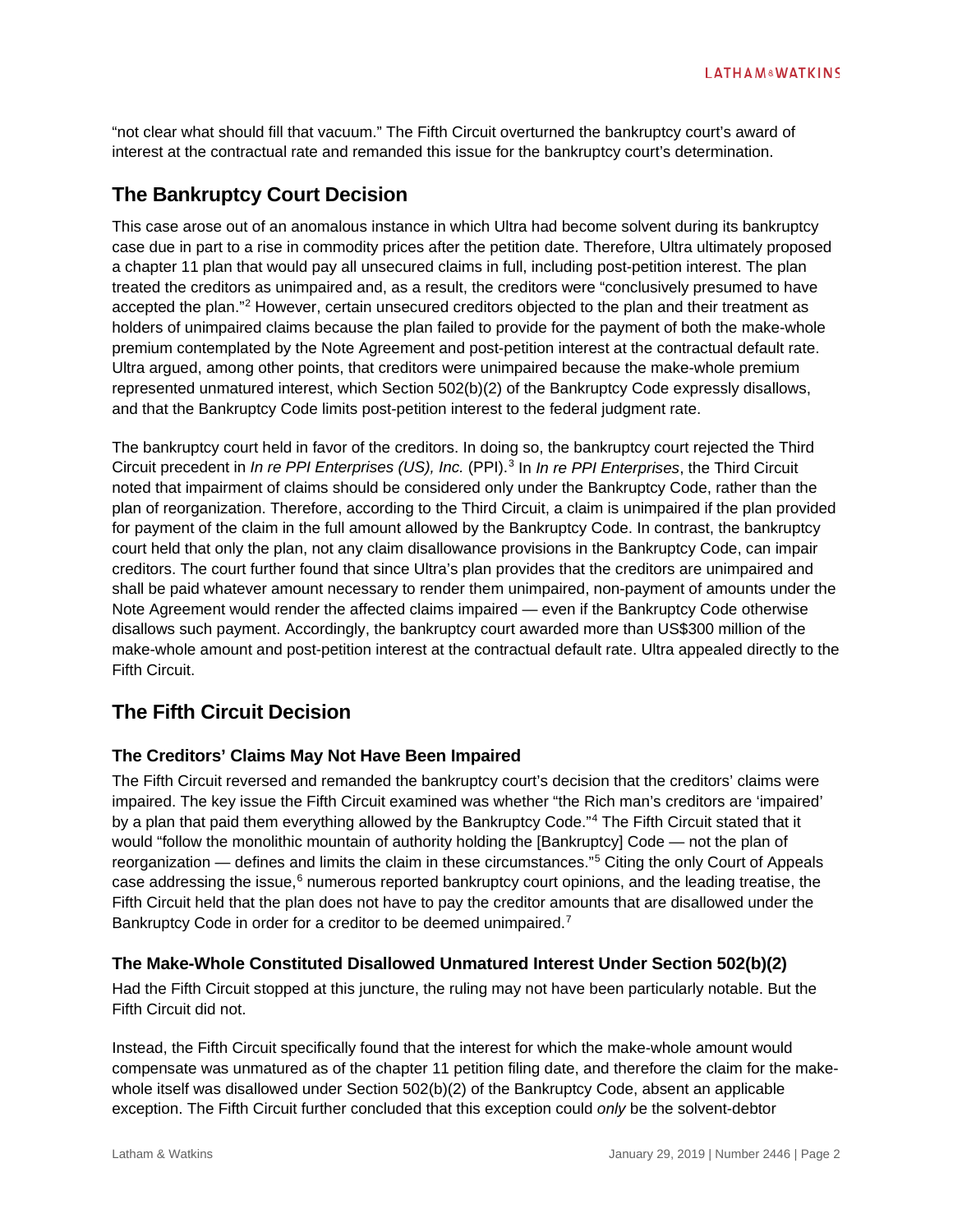exception — assuming the provision survived the enactment of the Bankruptcy Code, which the Fifth Circuit "doubt[s] it did." The Fifth Circuit did not directly address whether a make-whole could be allowed under 506(b)'s exception for reasonable charges and fees, as the creditor in Ultra was unsecured. However, as noted below, the Fifth Circuit's other findings and reasoning may preclude such an argument.

First, the Fifth Circuit noted that the make-whole was the "economic equivalent of 'interest'" — particularly as it was "calculated by subtracting the accelerated principal from the discounted value of the future principal and interest payments." Second, the Fifth Circuit found that the make-whole was unmatured, as it was not due as of the date of the filing and the Note Agreement's automatic acceleration clause, which provided that all amounts under the Note Agreement including the make whole were due and payable immediately and automatically upon the commencement of the bankruptcy case, "doesn't change things" as if so applied it would operate as an unenforceable *ipso facto* clause.

Finally, the Fifth Circuit found prior published decisions on this issue — none of which were rendered at the Circuit level — to be unpersuasive. The Fifth Circuit noted that some courts had found such interest to now be matured pursuant to the provisions of the contract; an argument dismissed as the Fifth Circuit concluded that "*ipso* facto clauses count for nothing when deciding maturity under Section 502(b)(2)." The Fifth Circuit also noted that other courts "have concluded make-whole provisions are better viewed as liquidated damages rather than unmatured interest" but then found that "those categories are not mutually exclusive." Indeed, the Fifth Circuit noted that the creditors' principal argument was that the make-whole amount was "not *actually* interest*"* and that the creditors argued that "it compensates the Noteholders not for the use of their money, but for [Ultra's] forbearance from using that money" as well as that "it is paid in a lump sum rather than earned over time." The Fifth Circuit found this argument unpersuasive, noting that the make-whole amount need not "*be* unmatured interest" but only that "it walks, talks, and acts like unmatured interest."

The only argument the Fifth Circuit found somewhat persuasive was that the solvency of the debtor should create an exception to the disallowance of the claim. While the Fifth Circuit remanded the issue to the bankruptcy court for decision, it noted that even if the solvent-debtor exception were to still exist in some contexts, the solvent-debtor exception likely would not be an exception to Section 502(b)'s disallowance because the Bankruptcy Code requires solvent debtors to pay post-petition interest "on" a claim, rather than "as part of" a claim – a distinction with additional important ramifications as will be discussed in more detail below <sup>[8](#page-5-7)</sup>

# **The Creditors Should Receive Post-Petition Interest on a Claim, but Not as Part of a Claim**

The parties did not dispute that *some* post-petition interest was due — the question was how much. The Fifth Circuit noted that the 1994 amendments to the Bankruptcy Code repealing then Section 1124(3) clarified that the Bankruptcy Code permitted a creditor post-petition interest *on* a claim but not as *part* of a claim.[9](#page-5-8) Indeed, the Fifth Circuit noted that "Congress knew how to write about interest *as part of* a claim when it wanted to" and that Section 502(b)(2) refers to a "*claim* ... for unmatured interest."

However, after a review of pre-Bankruptcy Code case law, the court concluded the "modern concept of post-petition interest *on* a claim had no analogy under pre-Code law." Consequently, the Fifth Circuit found that it was left with two options: the general post-judgment interest statute, or equity. The Fifth Circuit remanded this choice to the bankruptcy court for further determination; however, before doing, the Fifth Circuit clarified its view that the creditors have no "*legal* right to post-petition interest at the default rates," as no New York law required them to receive post-petition interest, and the "contractual rates at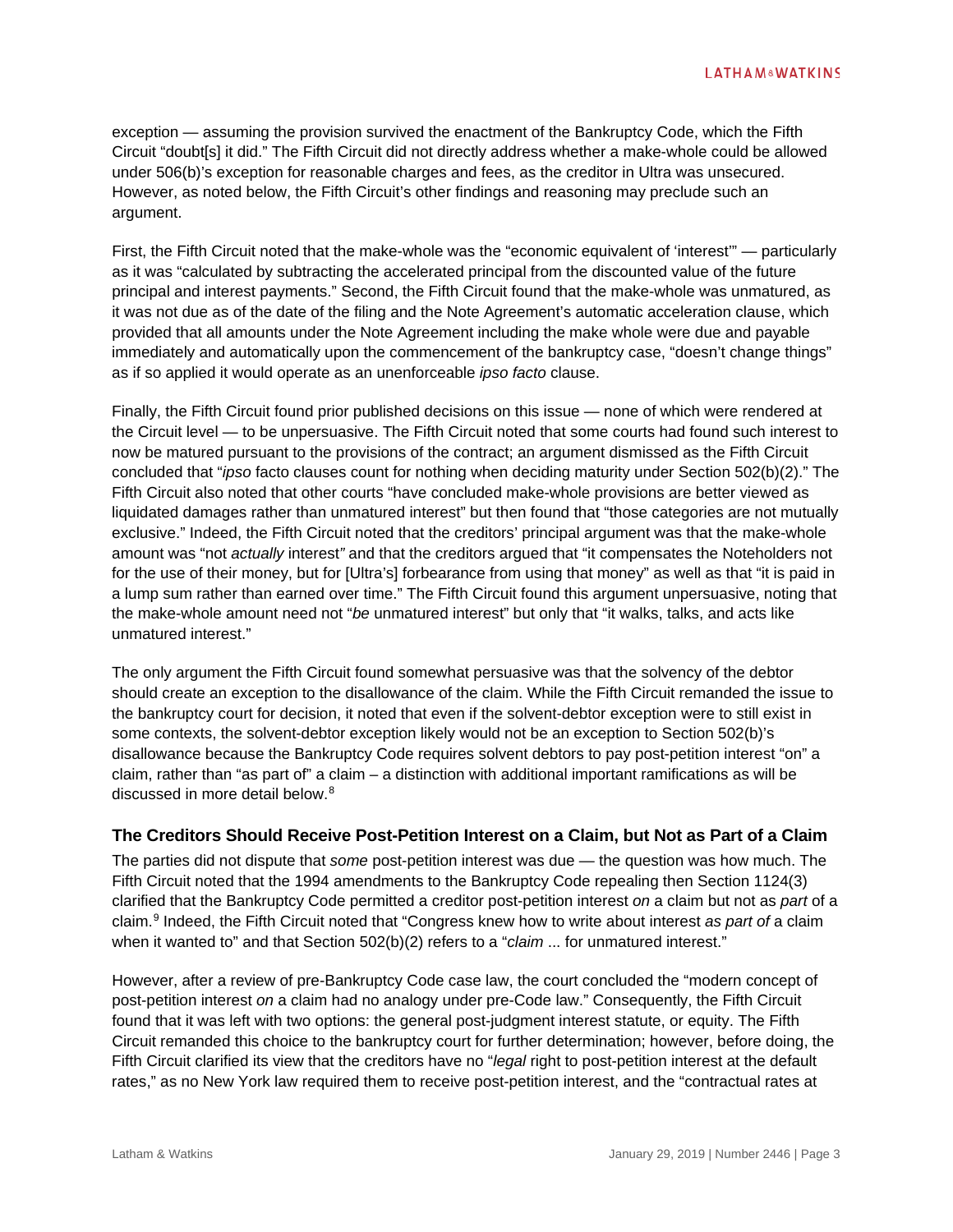issue here governed interest paid on amounts owed under the contract, not interest on a bankruptcy award."

# **Implications**

The opinion clarifies that unsecured creditors of an insolvent debtor (and likely even a solvent debtor) will not be entitled in the Fifth Circuit to recover a make-whole amount if the make-whole amount is a substitute for unmatured interest. Moreover, the Fifth Circuit's rationale that post-petition interest should only be paid *on* a claim rather than *as part of* a claim would further restrict any argument that a secured creditor should be in a different spot on this issue than an unsecured creditor. This is because Section 506(b) permits an oversecured creditor to recover "interest *on* a claim," and thus would only permit recovery of post-petition interest incurred during the pendency of the bankruptcy case.

Thus, while the Fifth Circuit's opinion directly addressed the allowability of make-whole/prepayment premiums for unsecured creditors in solvent debtor cases, its reasoning casts doubt on the allowability of such premiums even for oversecured creditors. Just as the Ultra unsecured creditors needed to find an exception (*i.e.*, the solvent-debtor exception) to Section 502(b)(2)'s general proscription against unmatured interest, so too must an oversecured creditor in an insolvent debtor case find an exception. As noted above, an exception under Section 506(b) appears to be unlikely given the Fifth Circuit's reasoning and conclusions, which appear to restrict Section 506(b) to only permitting recovery of post-petition interest, fees, costs, and charges incurred during the pendency of the bankruptcy case and not to the extent reflective of future interest payments that extend long beyond the debtor's emergence from bankruptcy. An oversecured creditor may seek to argue that a make-whole premium reflects liquidated damages and hence is really a "charge" under Section 506(b) rather than future interest, but that argument would be challenged by the Fifth Circuit's statement that make-wholes that "walk, talk and act" like unmatured interest should be disallowed as unmatured interest under Section 502(b)(2).

Importantly — unlike the rulings of *Momentive*[10](#page-5-9)*, AMR,* [11](#page-5-10) *and EFH*[12](#page-5-11) — there is no easy path to simply "drafting around" the Fifth Circuit's finding in *In re Ultra Petroleum Corporation* that if the make-whole, prepayment, or other premium "walks, talks, and acts" like unmatured interest, then it may be subject to disallowance. As the Fifth Circuit appears to be the first circuit court to rule on this issue, it is unclear whether other circuits, or bankruptcy or district courts outside the Fifth Circuit, will follow. Nonetheless, the ruling serves as a powerful caution to all lenders — both secured and unsecured — that recovering a make-whole, prepayment, or other premium remains no guarantee during a bankruptcy case.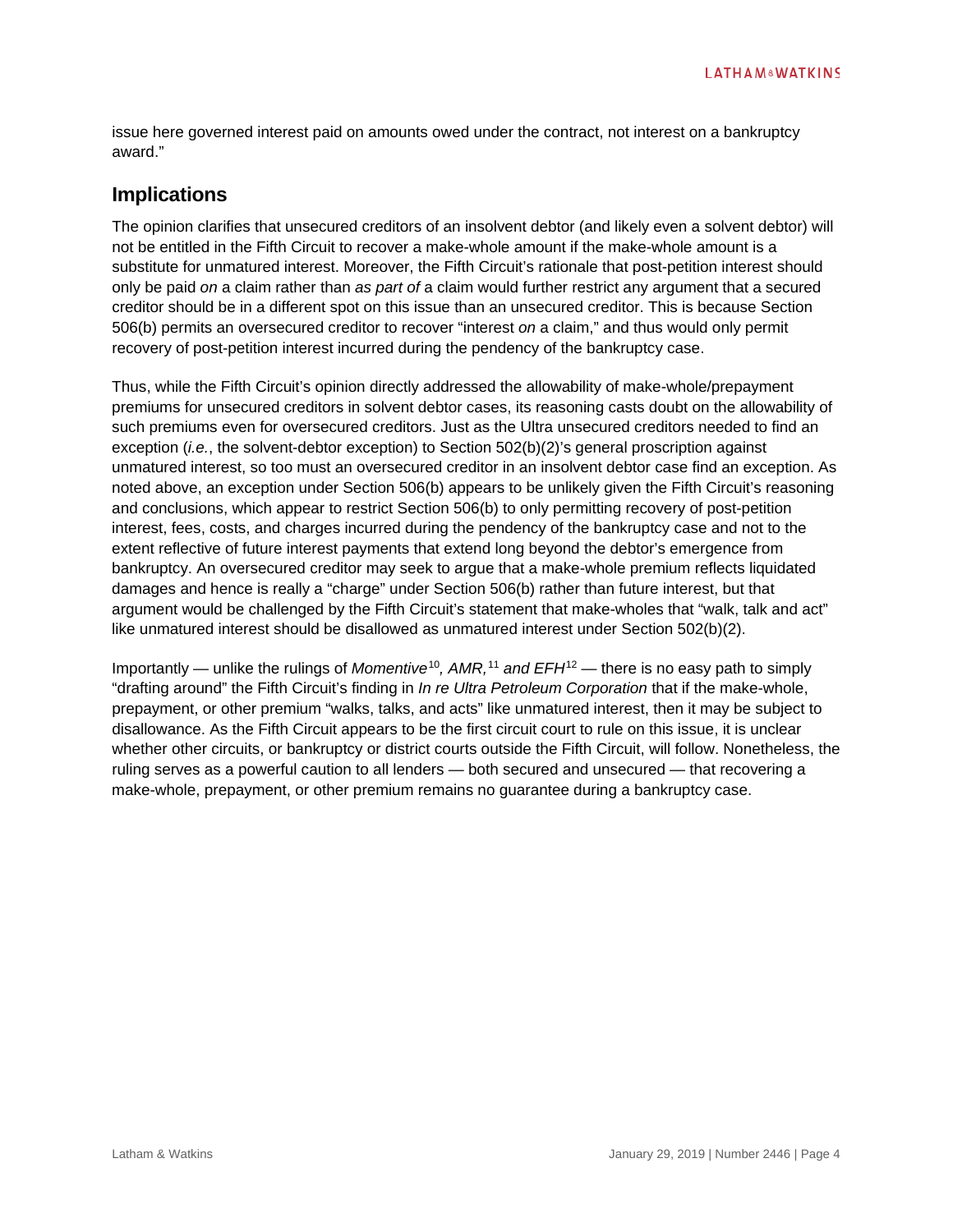If you have questions about this *Client Alert*, please contact one of the authors listed below or the Latham lawyer with whom you normally consult:

#### **[Christopher Harris](https://www.lw.com/people/christopher-harris)**

[christopher.harris@lw.com](mailto:christopher.harris@lw.com) +1.212.906.1880 New York

# **[Richard A. Levy](https://www.lw.com/people/richard-levy)**

[richard.levy@lw.com](mailto:richard.levy@lw.com) +1.312.876.7692 Chicago

#### **[Mitchell A. Seider](https://www.lw.com/people/mitchell-seider)**

[mitchell.seider@lw.com](mailto:mitchell.seider@lw.com) +1.212.906.1637 New York

### **[Matthew L. Warren](https://www.lw.com/people/MatthewLWarren)**

[matthew.warren@lw.com](mailto:matthew.warren@lw.com) +1.312.777.7031 Chicago

### **You Might Also Be Interested In**

[Legal Privilege Pitfalls and Perils in Bankruptcy](https://www.lw.com/thoughtLeadership/legal-privilege-pitfalls-and-perils-in-bankruptcy)

Supreme Court's *Merit Management* [Ruling Highlights Potential Alternative Path to Safe Harbor](https://www.lw.com/thoughtLeadership/lw-supreme-courts-merit-management-ruling-highlights-potential-alternative-path-to-safe-harbor)

[Second Circuit Requires Consideration of Efficient Market for Chapter 11 Cramdown Interest Rates](https://www.lw.com/thoughtLeadership/lw-second-circuit-adopts-efficient-market-approach-for-chapter-11-cramdown-interest-rates)

[Book of Jargon® Global Restructuring](https://www.lw.com/bookofjargon-apps/boj-global-restructuring)

*Client Alert* is published by Latham & Watkins as a news reporting service to clients and other friends. The information contained in this publication should not be construed as legal advice. Should further analysis or explanation of the subject matter be required, please contact the lawyer with whom you normally consult. The invitation to contact is not a solicitation for legal work under the laws of any jurisdiction in which Latham lawyers are not authorized to practice. A complete list of Latham's *Client Alerts* can be found at [www.lw.com.](http://www.lw.com/) If you wish to update your contact details or customize the information you receive from Latham & Watkins, visit [https://www.sites.lwcommunicate.com/5/178/forms](https://www.sites.lwcommunicate.com/5/178/forms-english/subscribe.asp)[english/subscribe.asp](https://www.sites.lwcommunicate.com/5/178/forms-english/subscribe.asp) to subscribe to the firm's global client mailings program.